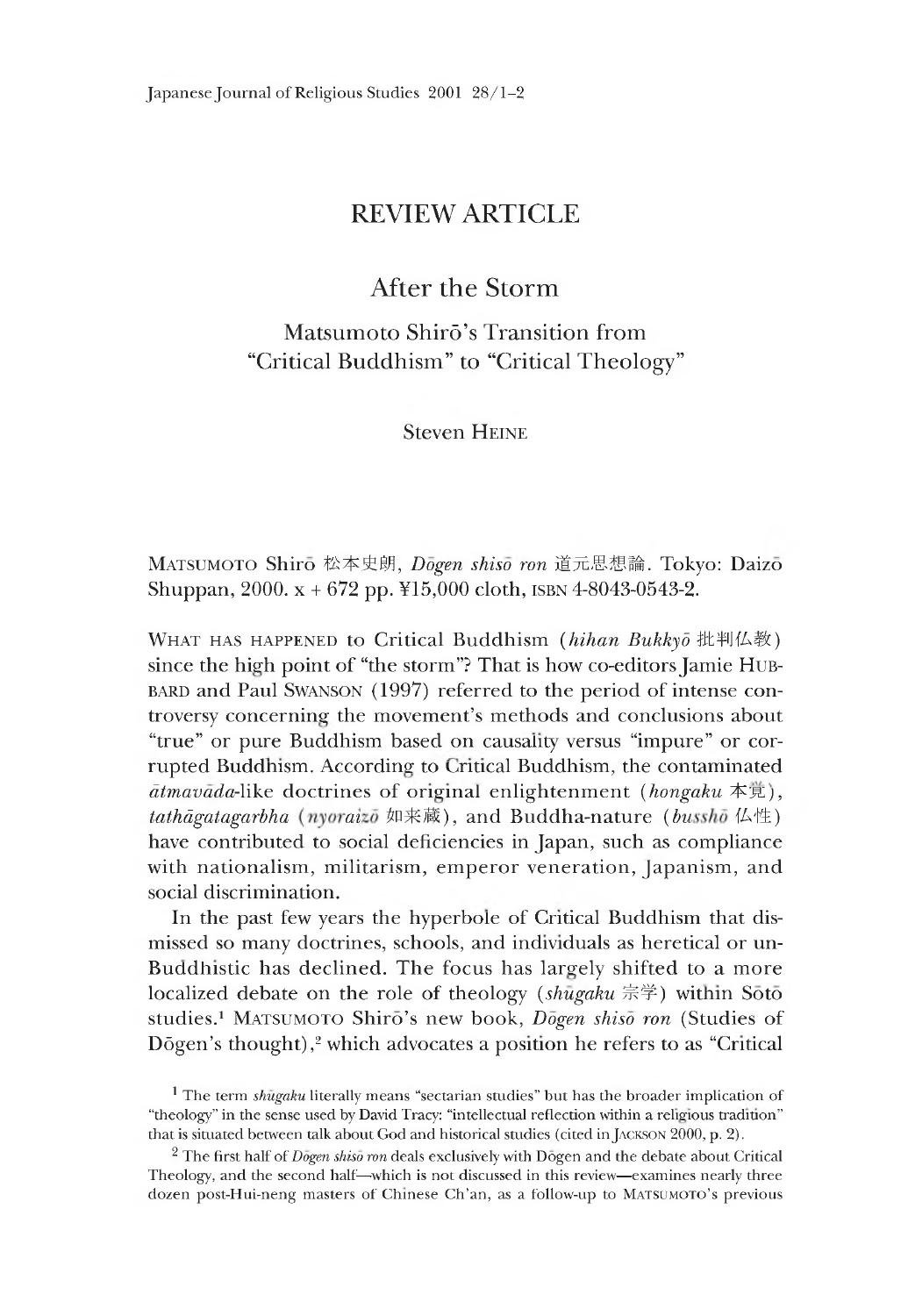Theology" *(hihan shugaku* 批判宗学), reveals the underlying theological agenda of Critical Buddhism and highlights an important discussion about how to conduct sectarian scholarship and appropriate the meaning of Dōgen's life and thought. Other participants include Tsunoda Tairyu 角田康隆,who champions "Orthodox Theology" *(dento shumku* ホ充宗学),Yoshizu Yoshinide 吉津宜英,who seeks to relativize theological standpoints in terms of "Flexiole Theology" *(yasashu shugaku* やさしい宗学), and Ishii Shūdō 石井修道, who develops an approach he refers to as "Renewal Theology" *(shin shugaku* 新宗学) in response to the other scholars. The outlets for the debate include a variety of journals, especially a recent specialty publication, *Shugaku to gendai* 宗学と現代.3

The storm over Critical Buddhism swept into the world of Western scholarship in November 1994. At that time, a panel on Critical Buddhism was held at the annual meeting of the American Academy of Relieion in Washington, D.C. that included Hubbard, Swanson, Dan Lusthaus, Yamabe Nobuyoshi, and myself, and featured a response by Matsumoto, one of the two main leaders of the movement along with Hakamaya Noriaki 袴谷恿昭. Ihe real thunder and lightning took place later that afternoon at a panel on original enlightenment thought when the respondent, the late Nagatomi Masatoshi of Harvard University, departed from commenting on the panel papers in order to challenge Matsumoto, who was sitting in the audience and entered into a vigorous debate with Nagatomi and others in attendance. The storm first began in Japan ten years earlier with a lecture in 1986 by Matsumoto that attempted to reverse centuries of mainstream doctrine by declaring the heresy of *tathdgatagarbha* thought (Matsumoto 1989). The cycle of interaction between Japanese and Western scholarship was completed when Hubbard led a workshop on *Pruning the Bodhi Tree* at the Lniversity of Tokyo in June 1998.

Although Matsumoto has always been at the center of the storm, he probably remains less known and certainly less controversial than his senior colleague Hakamaya. Both scholars, who are specialists in Indo-Tibetan Yogacara Buddhism and former students of the University of Tokyo professor Yamaguchi Zuiho 山口瑞鳳, share the fundamental concern of challenging traditional Mahayana Buddhist doctrine as

book on Zen (1995) that dealt largely with the *Diamond Sutra* and Lin-chi. It is interesting to note that the 1995 volume also includes an article on the 12-SH that expresses more ambivalence about the significance of this text than is conveyed in Matsumoto's new work—the source of the ambivalence is that at the time Matsumoto was not so convinced that the 12- SH is consistent with regard to a clear exposition of causality.

 $3$  The main sources for the debate include Matsumoto's book under review here, Tsunopa 1998 and 1999, Yoshizu 2000a, 2000b, 2000c, and Ishii 1998.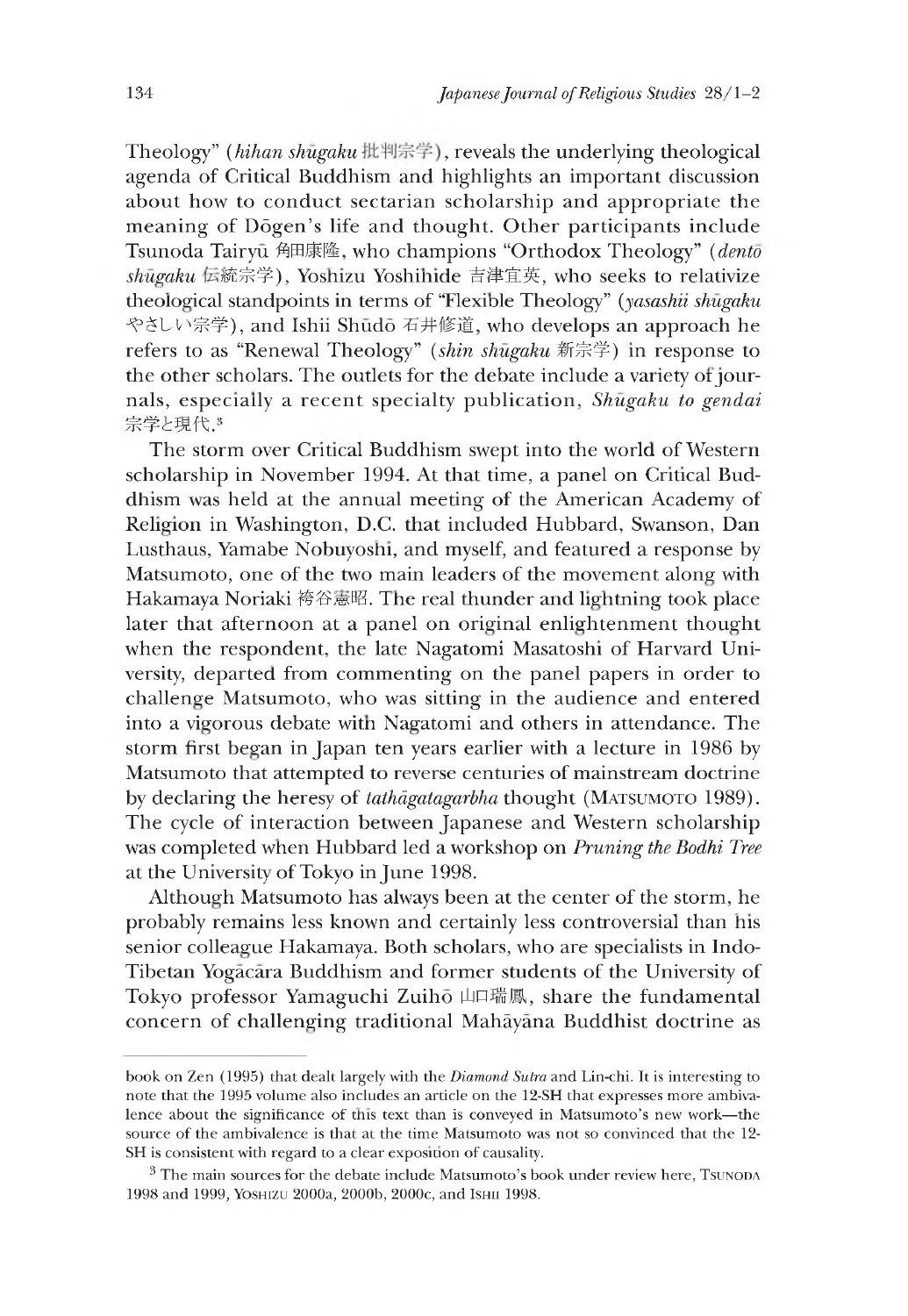well as Japanese Buddhist practices and attitudes, particularly in the Soto sect. Hakamaya and Matsumoto were members of a select committee of Komazawa University professors and Soto leaders that tried to grapple with the issue of how social discrimination had infiltrated Buddhism in light of the so-called "Machida incident."<sup>4</sup> They seek to overturn the way true Buddhism based on the principles of karmic causality *(inga* 因果) and dependent origination *(engi* 縁起) has been contaminated by indigenous animism and a long-term syncretism with Shinto practices in Japan. Whereas Hakamaya is often scolded for his vituperative rhetoric, Matsumoto adopts a more restrained style, although he has been willing to criticize Tibetan Buddhism at the height of the worldwide popularity of the Dalai Lama and sympathy for the plight of the Tibetan diaspora (MATSUMOTO 1997).<sup>5</sup>

## *"Critical" versus "Orthodox" Theology*

Several years after the height of the storm, Matsumoto's work remains committed to the methods and ideals of Critical Buddhism. Yet his new book shows that Critical Buddhism has undergone a significant transition. It is no longer a freewheeling, ideological social activism that criticizes traditional Buddhist views in the Yogacara school and the *Lotus Sutra* as well as the Kyoto School and *Nihonjinron* 日本人論 theory in modern Japan. For Matsumoto, it now has a specific goal of creating a transformation "from 'Orthodox Theology' *(dento shugaku)* to 'Critical Theology' *(hihan shugaku)*" (see pp. 1-12). This alters the way Dogen and his writings have conventionally been interpreted based on the unchallenged assumptions of the sectarian tradition. It develops a method that highlights Dogen's apparent profound "intellectual change" late in his career and the emphasis on karmic causality in his later writings, especially the 12-fascicle *Shobogenzo* 正法眼蔵 (hereafter 12-SH) (Heine 1997).

The factors driving the broader mandate of Critical Buddhism have faded for several reasons since the initial wave of self-criticism and self-examination triggered by the Machida incident. On the one hand, critical Buddhism has enjoyed a modest degree of success in affecting discourse in Japan and the West as well as the actual attitudes and behavior of Soto Zen priests, especially in funeral practices

 $4$  This incident took place in 1979 when Machida Muneo, then the secretary-general of the Soto sect, blatantly denied the role of discrimination in Japanese Buddhism at a world parliament on religion and peace (BODIFORD 1996, HUBBARD 1997).

 $5$  One of the aspects of Tibetan Buddhism that disturbed Matsumoto was the unwitting but nevertheless troubling compliance he believed existed between AUM cult leader Asahara and the Dalai Lama several years prior to the infamous AUM subway poisonous gas attack.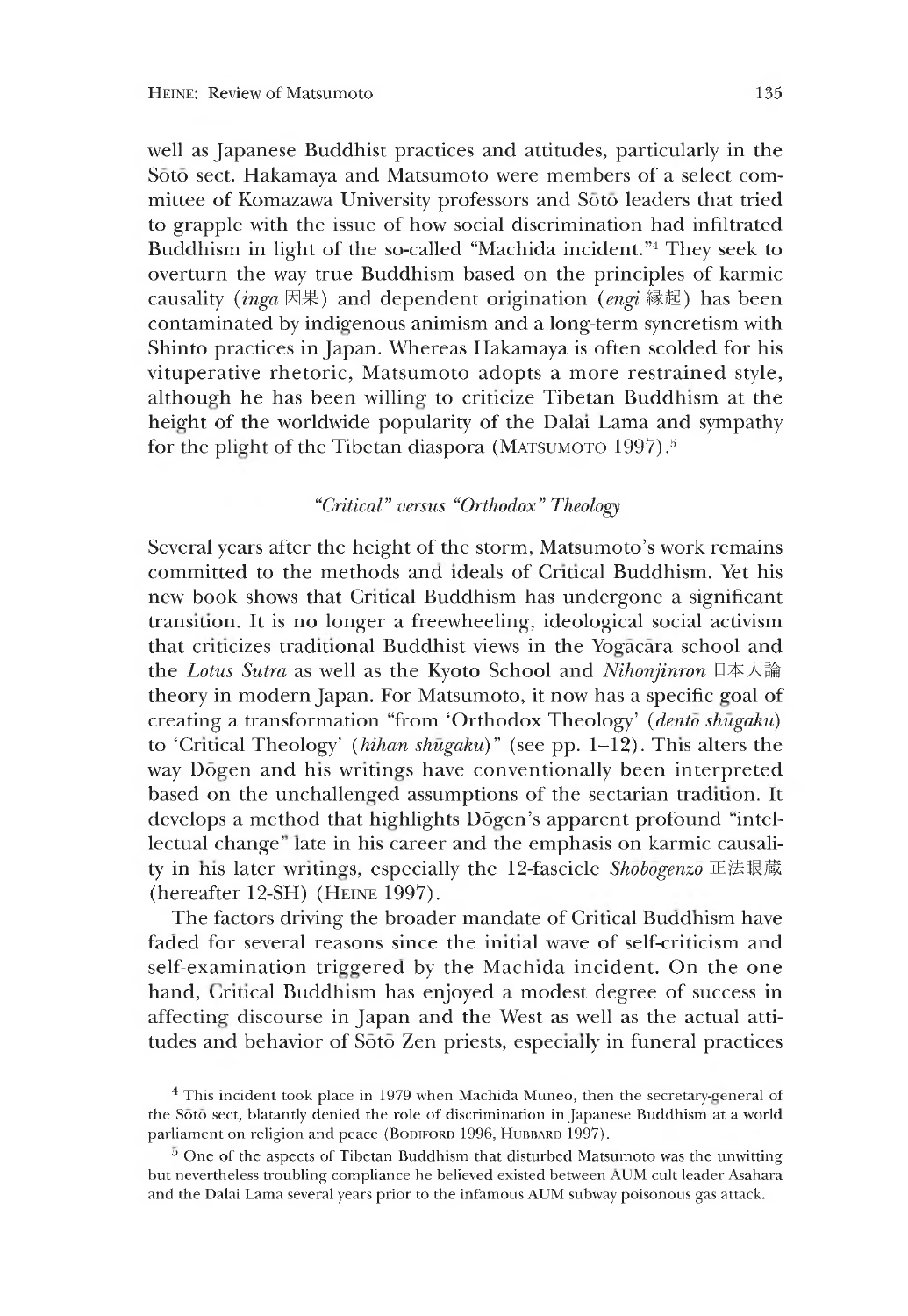dealing with outcasts and discriminated groups (BODIFORD 1996). At the same time, there seems to be a diminished sense of urgency about social causes in Japan, ironically because a variety of factors have created a greater sensitivity to ethnic diversity. These include internal or domestic pressures from minority and exacerbated communities as well as growing international scrutiny and a critique of the role of discrimination and chauvinism in the Japanese social system. Also, the aftermath of the 1997 economic crisis and growing concern about the impact of population decline have led to an increase in the importation of foreign workers, mainly of Japanese descent, such as the *nikkei* community (Japanese Brazilians).

While the social situation has been changing in Japan, there has also been considerable criticism of the "methodological inadequacies" of Critical Buddhism (O'LEARY 1998, p. 279) voiced by a variety of observers, including scholars who are otherwise sympathetic and supportive of the larger social causes addressed by the movement. In particular, Critical Buddhism has been accused of "oversimplifying complex doctrinal and historical developments" (GREGORY 1997, p. 289) in terms of a conflation of ideological assertions about what Buddhism should stand for and textual historical claims concerning the doctrines the tradition has or has not actually expressed. It has also been criticized for reducing the study of Buddhist approaches to a polarity of true vs. false, or right vs. wrong perspectives. Also, Critical Buddhism has been challenged for not constructing a compelling social activist agenda, apparently leaving it up to correct doctrine to solve all social ills (STONE 1999, p. 183).

More significantly, Critical Buddhism has been criticized for an excessive valorization of Dogen. In spite of its insistence on the ongoing function of a critical outlook, critical Buddhism has, according to William BODIFORD, "join[ed] the long history of Soto sectarian studies (*shugaku)* in presenting an idealized image of Dogen (or better, Dogen Zen) unconnected to Soto institutions or even to traditional Sōtō teachings about Dōgen" (1996, pp. 21-22). One of the problems is that Critical Buddhism has generally ignored the role of other Kamakura leaders, such as Hōnen, Shinran, Nichiren, Eison, and Nisho, all of whose teachings and lifestyles are more conducive to social reforms than the aristocrat elitist, Dogen. The larger implication is that critical Buddhism contributes to a shielding of the sect's founder from any blame while the responsibility for causing discrimination and other societal problems is placed on diverse social and ideological forces other than Dogen. This raises the specter of the charge that Critical Buddhism is in basic agreement about the infallibility *(mubydsei* 無謬性) of the sect's founder with traditional, orthodox Soto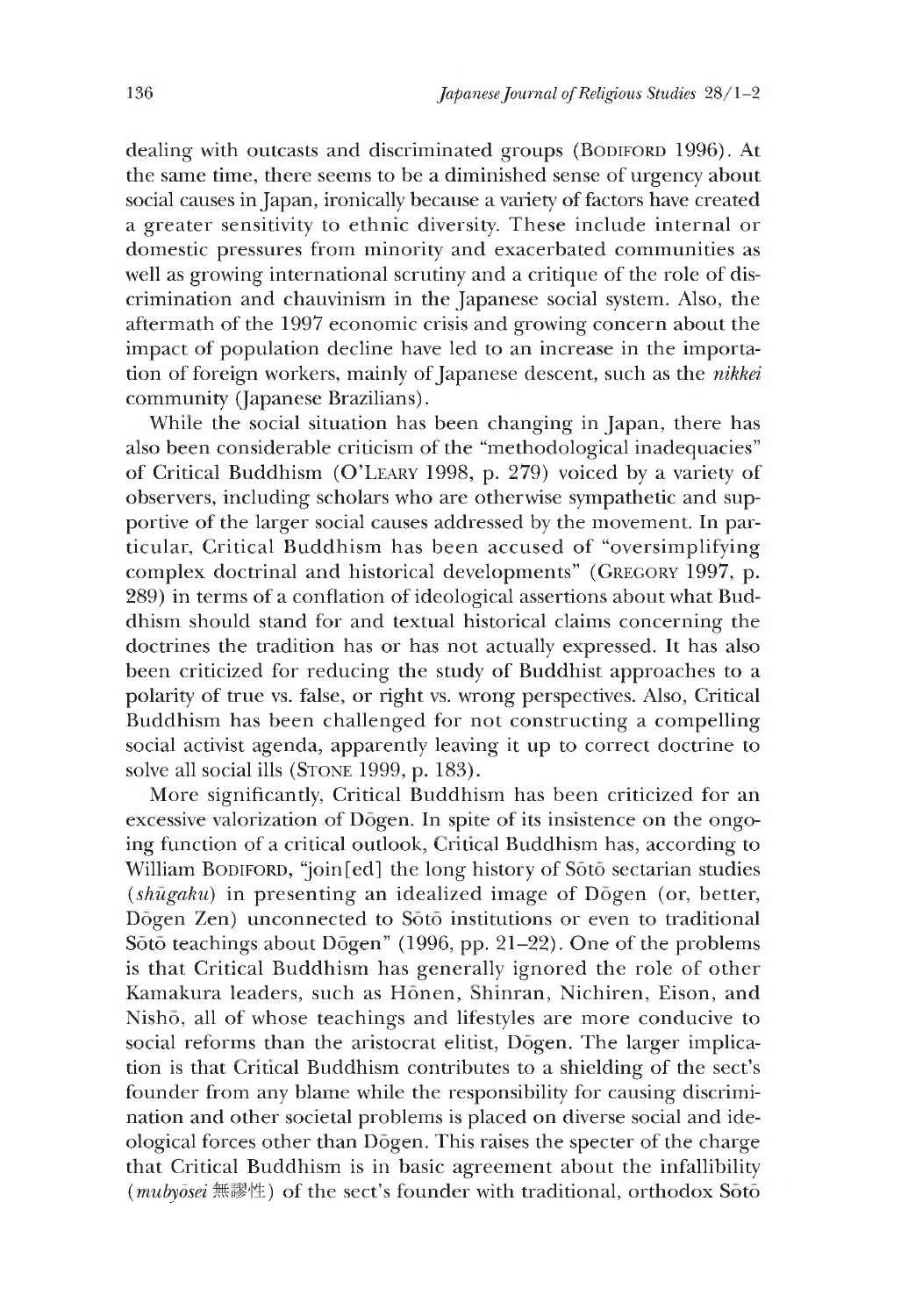scholarship it has often attacked.

In response to the critics, Hakamaya has more or less abandoned the study of Dogen and published a book on the Yogacara school as well as another volume that emphasizes the importance as a model for Critical Buddhism of Honen 法然,whom Hakamaya contrasts with Myōe 明惠 in a way that Matsumoto has severely criticized, thus marking a significant split within Critical Buddhism.6 Also, revealing that theology may well have been the basis agenda of Critical Buddhism all along. Matsumoto, who once accused Hakamaya of "Dōgen worship," has now taken over the focus on Dogen that Hakamaya initiated with his studies of the 12-SH (Hakamaya 1992, Heine 1999). Matsumoto concurs with and elaborates on many of the ideas about Dogen introduced by Hakamaya, especially the fundamental intellectual change that Dogen underwent during his trip to Kamakura in 1247-1248 and the question of how this led him to craft the 12-SH based on the notion of karmic causality, particularly in the "Jinshin inga" 深信因果 (deep faith in causality) and "Sanjigo" 三時業 (effects of karma in past, present, and future) fascicles. In contrast to the orthodox viewpoint, which stresses the importance of Dōgen's early writings and the basic consistency of the religious outlook throughout his career, Matsumoto divides Dogen's career into two phases: "before the change" and "after the change" that was caused when Dogen saw the corruption of Zen monastic meditation in the shogun's endorsement of samurai values in Kamakura.

Tsunoda Tairyū is the staunch defender of the orthodox position who has engaged in a spirited but open-minded and constructive debate with Matsumoto and other scholars. According to Tsunoda, Orthodox Theology represents a standpoint between a religious practice-oriented reverence toward the *Shobogenzo* and the critical Buddhist approach expressing a clear preference for the 12-SH over other editions of Dōgen's main text. In the essay "Hihan shūgaku' hihan" (Criticism of Critical Theology) and related essays, Tsunoda maintains that Critical Theology is actually a critique of Soto theology ('hihan *shugaku*? *wa shugaku hihan de art)* and ends with a "'criticism of the Soto sect' (Soto-shu hihan) based on the teachings on the sect's founder" (as cited in Matsumoto's book under review, p. 19). Tsunoda's approach is influenced by leading twentieth-century Soto sect theological historians including Nishiari Bokusan, Kishizawa Ian, and Eto Sokuo, who all stress the significance of early 75-fascicle *Shobogenzo* (hereafter 75-SH) fascicles such as "Bendowa" 弁道話 (Discriminating

 $6$  Matsumoto has recently published a book on Honen and Shinran in which he severely criticizes Shinran (see MATSUMOTO 2001).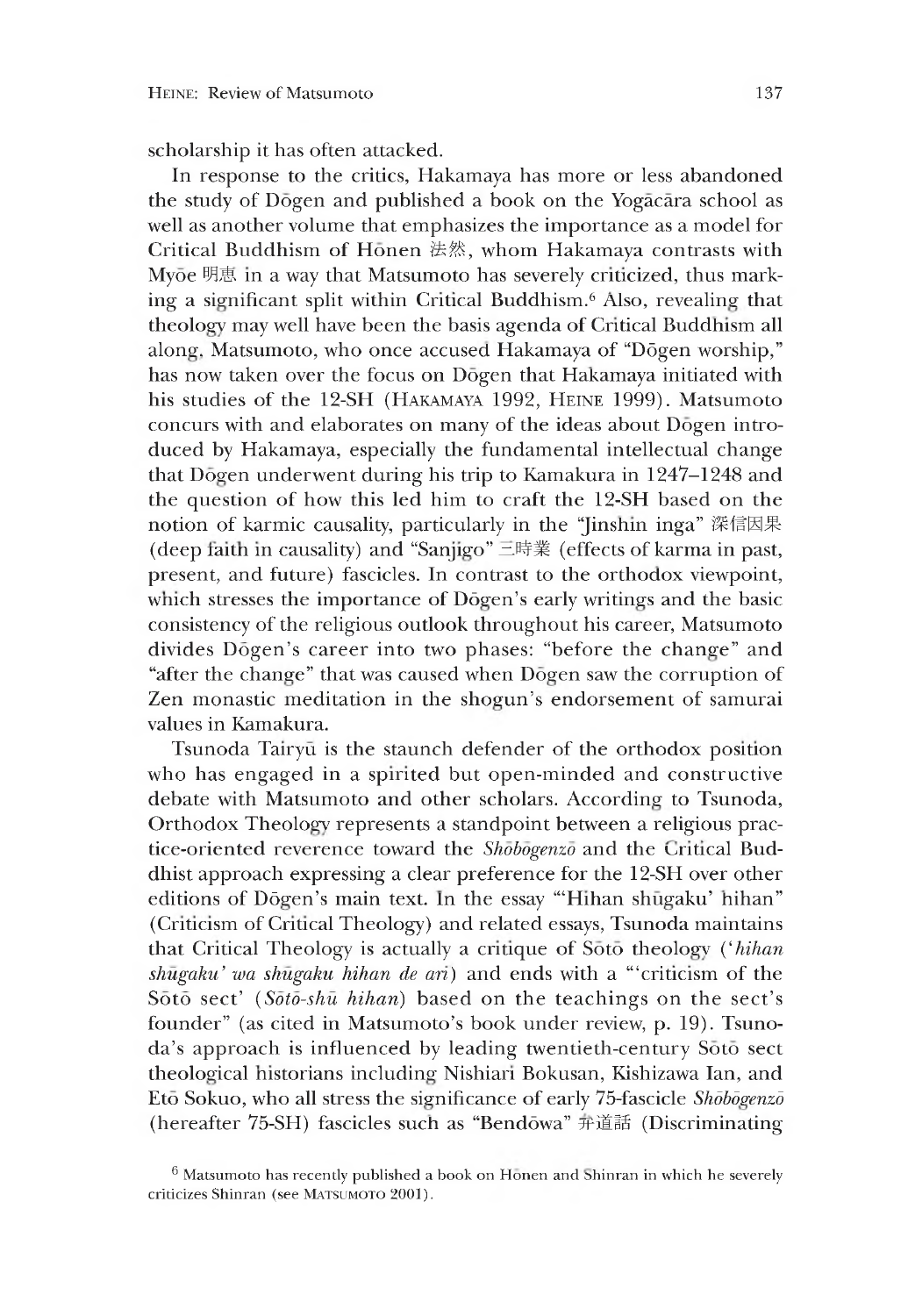|  |  | <b>Contrast of Orthodox and Critical Theology</b> |  |
|--|--|---------------------------------------------------|--|
|--|--|---------------------------------------------------|--|

| <b>METHODOLOGY</b>                                                                 | <b>MAIN TEXT</b>                                     | <b>VIEW OF DOGEN</b>                                             |
|------------------------------------------------------------------------------------|------------------------------------------------------|------------------------------------------------------------------|
| <b>Orthodox Theology</b><br>Buddha-nature and<br>original enlightenment<br>thought | 75-SH, esp.<br>"Bendōwa"<br>"Genjōkōan"<br>"Busshō"  | Consistency and<br>continuity<br>(no intellectual change)        |
| <b>Critical Theology</b><br>Karmic causality and<br>dependent origination          | $12\text{-}SH$ , esp.<br>"[inshin inga"<br>"Sanjigo" | <b>Fundamental</b><br>intellectual change<br>after Kamakura trip |

**Figure 1.** Composite of figures in MATSUMOTO 2000, pp. 6 and 108.

the Way), "Genjōkōan" 現成公安 (Spontaneous realization of the kōan), and "Busshō" 仏性 (Buddha-nature).

The manifesto for Critical Theology suggested by Matsumoto can be summed up as follows:

- a. an anti-mystical and anti-esoteric outlook
- b. an anti-guru mentality and anti-infallibility standpoint
- c. a critical approach to texts ( $S\bar{o}t\bar{o}$  texts and sutras), practice (zazen), and doctrine (dependent origination)
- d. a recognition of the primacy of Dogen's intellectual change
- e. a stress on the differences between zazen based on attaining a trance state beyond conceptuality and zazen based on selfreflection driven by rationality and logic
- f. a strong commitment to social activism and reform

On the basis of the methods used by the predecessors he evokes, Tsunoda denies that Orthodox Theology is involved in a) and b) and he basically agrees with c) and f), yet considers the main doctrine to be the notion of a universal, all-pervasive Buddha-nature and believes the distinction in e) between reason and trance is artificial and misleading. Tsunoda accepts f) with some reservations, but wholeheartedly negates d), which is the crux of the Critical Theology position. For Orthodox Theology, there is no sign of either a significant decline and deterioration or a resurgence and restoration of Dogen in the post-Kamakura period of his life.

One of the main contributions of Matsumoto's approach has been a clarification of a key issue left unclear in Hakamaya's arguments about the role of the 12-SH and its emphasis on causality. What was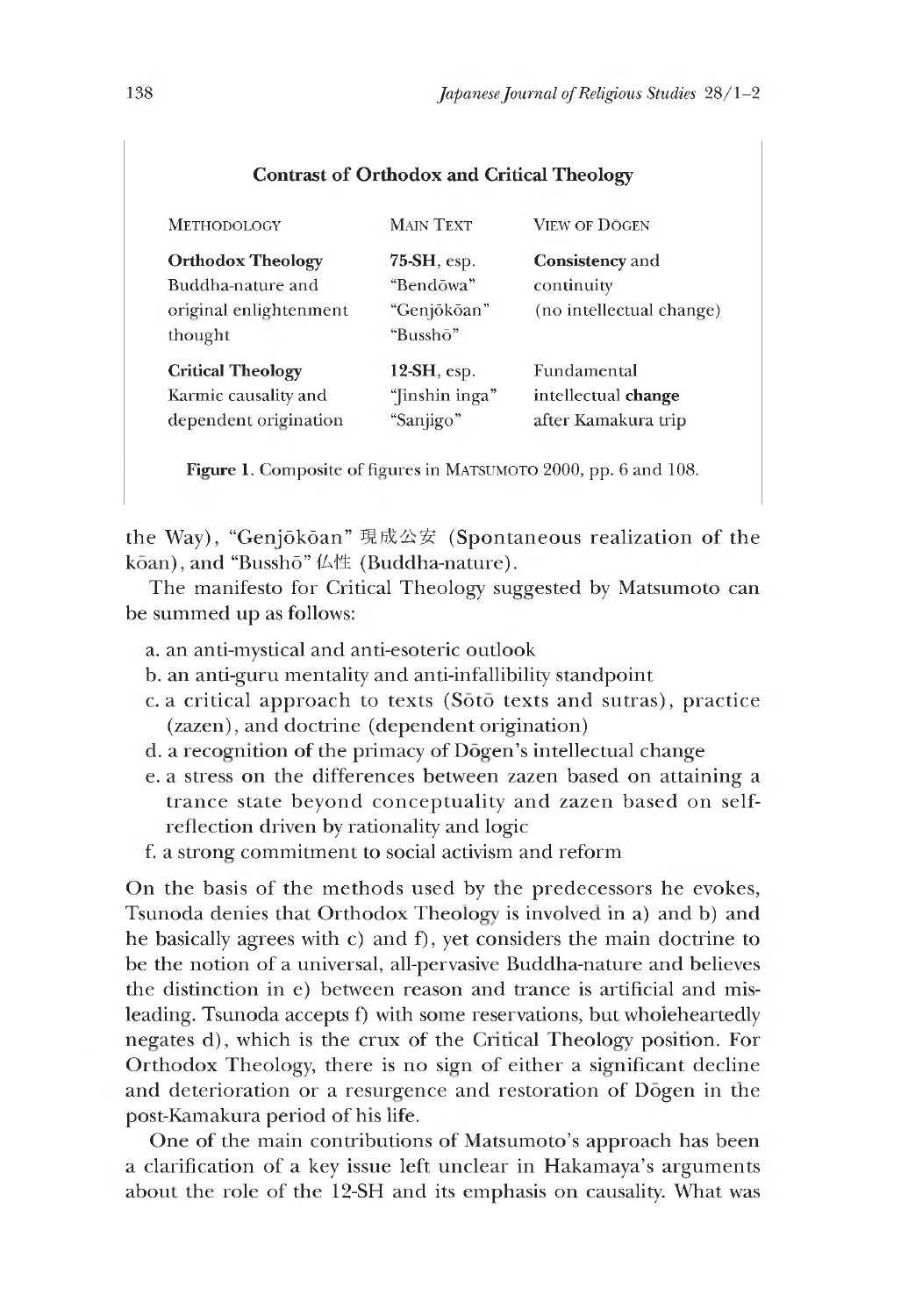## **Contrast of Immanental and Phenomenal Buddha-Nature**

#### **Immanental Buddha-nature**

Realm of Universality = "Realization of all dharmas based on self" = "Direction of delusion" = "One side is illumined, the other side remains dark"

### **Phenomenal Buddha-nature**

Realm of Particularity = "Self is based on the realization of all dharmas"  $=$  "Direction of satori"  $=$  "The moon reflected in water"

**Figure 2.** Composite of figures in MATSUMOTO 2000, pp. 197 and 222. The partial quotations refer to passages in the "Genjōkōan" fascicle.

Dōgen's attitude toward original enlightenment thought prior to the change of heart in Kamakura? There seems to be a contradiction in the writings of Hakamaya, who at times praises "Bendōwa" for critiquing and distancing itself from the original enlightenment and Buddha-nature doctrines and yet at other times rejects all of Dōgen's writings other than the 12-SH for falling short of wholeheartedly endorsing dependent origination (HAKAMAYA 1989, pp. 134-58; HAKAmaya 1992).

Matsumoto's approach is based on distinguishing two views of Buddha-nature theory: immanental Buddha-nature *(bussho naizai ron* 仏性内在論),w hich sees all sentient beings possessing the ultimate reality, and phenomenal Buddha-nature (bussho kenzai ron 仏性顕在論), which sees ultimate reality manifested in all sentient beings. According to Matsumoto, the early Dogen made a dramatic breakthrough from the extremely misguided view of immanental Buddha-nature that was prevalent in both the Chinese Ch'an and Japanese Tendai schools to an improved though still, in the final analysis, deficient view of phenomenal Buddha-nature. Matsumoto provides a detailed examination of how this breakthrough is expressed in the "Genjōkōan" fascicle. He cites the passages,"To have practice and realization about all dharmas based on the self is delusion, but to have practice and realization of the self based on all dharmas is enlightenment"; and "When you see forms or hear sounds by fully engaging body and mind, although you erasp things directly, it is not like an image cast in a mirror or the moon reflected in water. When one side is illumined, the other side remains dark" (DOGEN 1970, p. 35). According to Matsumoto, the point of these passages is to contrast the immanental and phenomenal standpoints, as shown in Figure 2.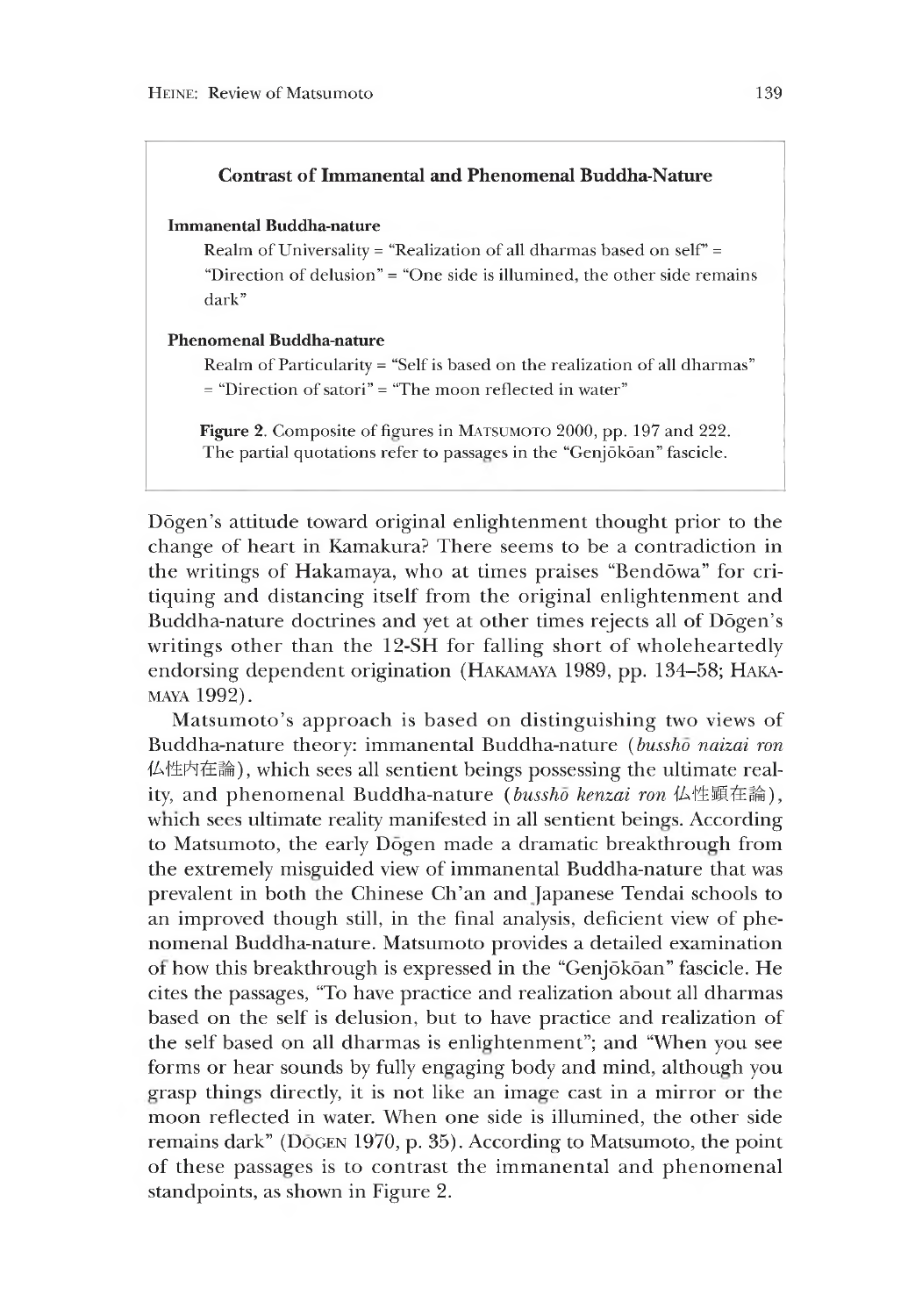Matsumoto also argues that some oft-cited passages in 75-SH fascicles express the standpoint of phenomenalism. These include the following passages in *Bendowa:* "The zazen practiced by one person at one time pervades all things and permeates all times," and "earth, grass, trees, walls, tiles, and pebbles all engage in Buddha activity" (DOGEN 1970, pp. 14-15). The main goal of highlighting the conflict between immanentalism and phenomenalism in the early period is to show, in basic accord with Hakamaya, that Dogen was struggling to break free of original enlightenment ideology but did not succeed until his return to the basic Buddhist concept of causality in the late, post-change, 12-SH period.

## *"Flexible" and "Renewal" Theologies*

Matsumoto does an excellent job of explaining the stages of Dōgen's intellectual development, but he does not seem to escape the charge of an idealization of the Soto founder, although he claims to reject strongly the principle of infallibility (which Tsunoda also denies). The limitation of Matsumoto's approach is that in interpreting the influences on Dogen it blurs the historical differences between the Ch'an and Tendai schools, the contexts of Buddhism in China and in Japan, and the doctrines of original enlightenment and Buddhanature. To what extent is Dōgen's view of phenomenalism derived from Japanese Tendai yet different from Chinese Ch'an? As a scholar of Indo-Tibetan Buddhism, Matsumoto fails to engage the significant recent scholarship of Kuroda Toshio, Taira Masayuki, and Matsuo Kenji on the history of Japanese Buddhism and the key question of the role of original enlightenment thought in the transition from the Heian to the Kamakura era.

Yoshizu Yoshihide's approach is a corrective that situates Dōgen in the larger historical context of different styles of Buddhism. Flexible Theology (Yoshizu suggests a translation of "kind theology," and other alternatives are "cheerful," "joyful," or "easygoing")<sup>7</sup> attempts to avoid the extremes of infallibility and hyper-criticism by at once showing the strengths and limitations of D6gen's outlook in relation to other key Japanese thinkers. Figure 3 represents a composite of two diagrams. The base, outer diagram deals with the range of beliefs about the fulfillment of selfhood, covering typical, vertical Western monotheism, polytheism, and devotional/esoteric Buddhism on the diagonal plane, and the horizontal monism of early Buddhist and Zen medita-

<sup>7</sup> Yoshizu posits *yasashii Bukkyd* as a middle ground between *amai Bukkyd,* or a simplistic or simple-minded approach, and *kibishii Bukkyd,* or an overtly strict and inflexible approach.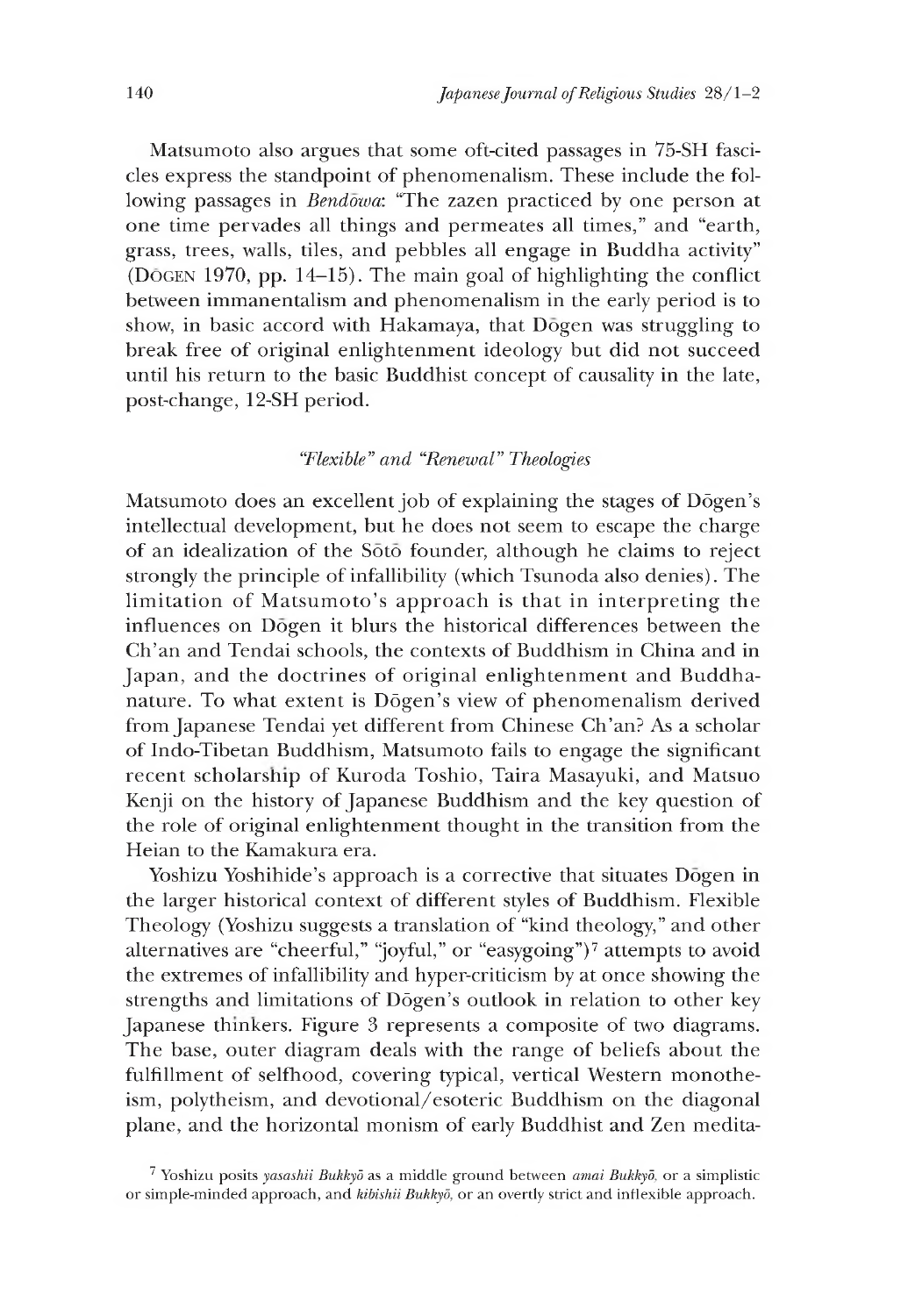

tion. Superimposed on this is an inner configuration of four Buddhist perspectives and their connections to four great Buddhist leaders. Saichō's 最澄 approach, according to Yoshizu, is located between a sectarianism that insists on a specific "correct" approach to religious attainment (Yoshizu situates Critical Iheology here) and the hierarchical classification or theoretical judgment of the traditional *kydhan* 教判 method. Gyonen 凝然, author of the *Hasshu koyo* 八宗綱要, is located between *kyōhan* and a humanistic or patriarchal approach that recognizes religious insight embodied in charismatic individuals; and Kukai 空海 is located between patriarchy and the selection of a single practice that was typical of Kamakura leaders. Dogen is located between sectarianism and selectionism—in other words, for Yoshizu, Dogen is a product of his times and should not be considered to have transcended the constraints of the ideological environment of medieval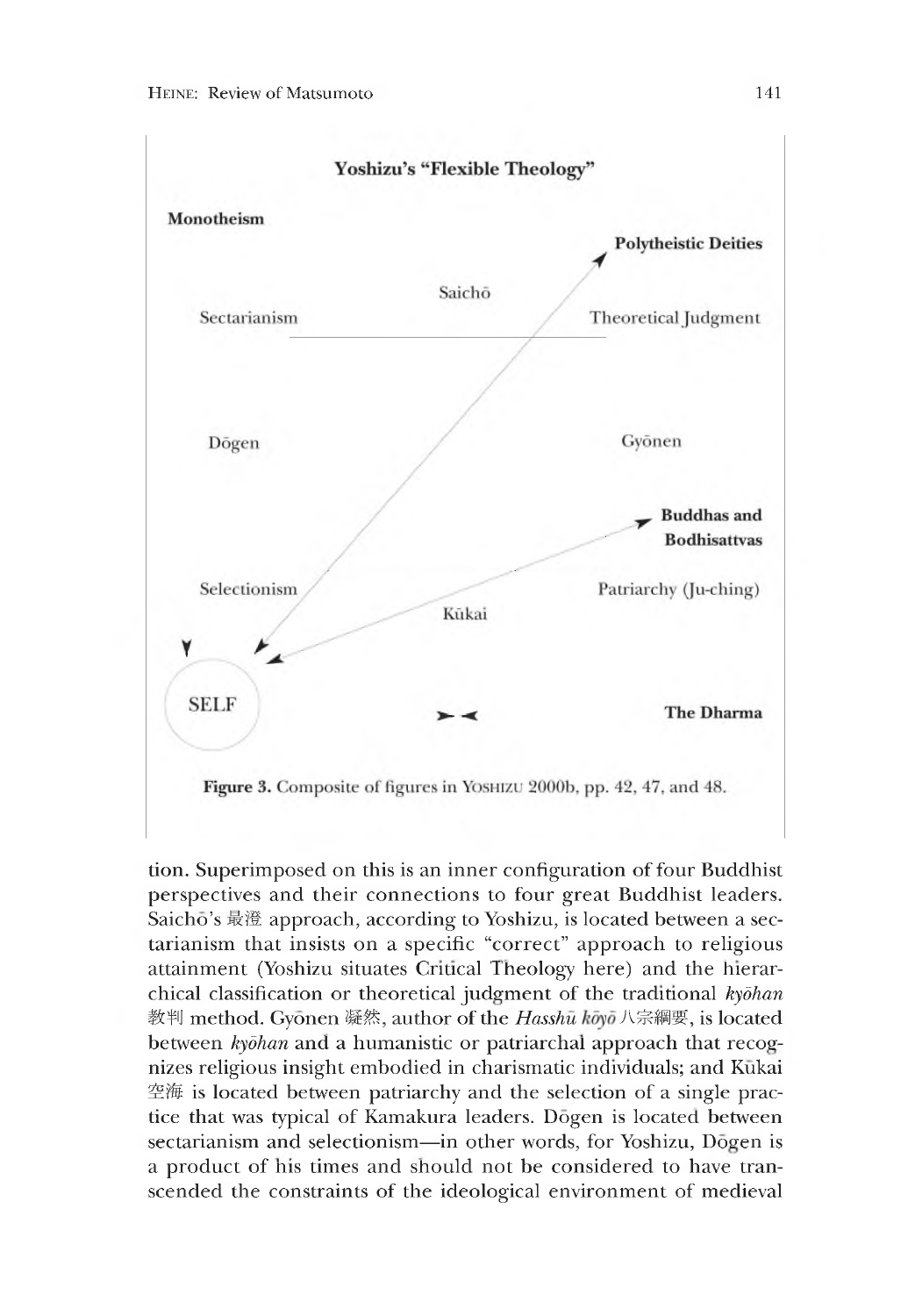

Japan. Yoshizu fully appreciates but is not bound by Dōgen's standpoint.

Whereas Yoshizu's Flexible Theology relativizes Dogen vis-a-vis various medieval thinkers and ideologies, Ishii Shudo's Renewal Theology attempts a comparable relativization of contemporary theological methodologies. Ishii was an early though partial supporter of Hakamaya (see IsHII 1987), and he continues to embrace the idea of an intellectual change in Dogen that is the centerpiece of Critical Theology.

However, Ishii maintains that Matsumoto as well as Tsunoda and Yoshizu are limited for several reasons. First, he situates Tsunoda's Orthodox Theology and Yoshizu's theology, which Ishii refers to as an example of Systematic Theology, in the C corner because both undertake a form of philosophical theology that advocates a particular ideological position. Ishii considers Critical Buddhism in general, and that of Matsumoto in particular, to be located in the B corner because it is an approach rooted in Buddhology and a reconstruction of the historical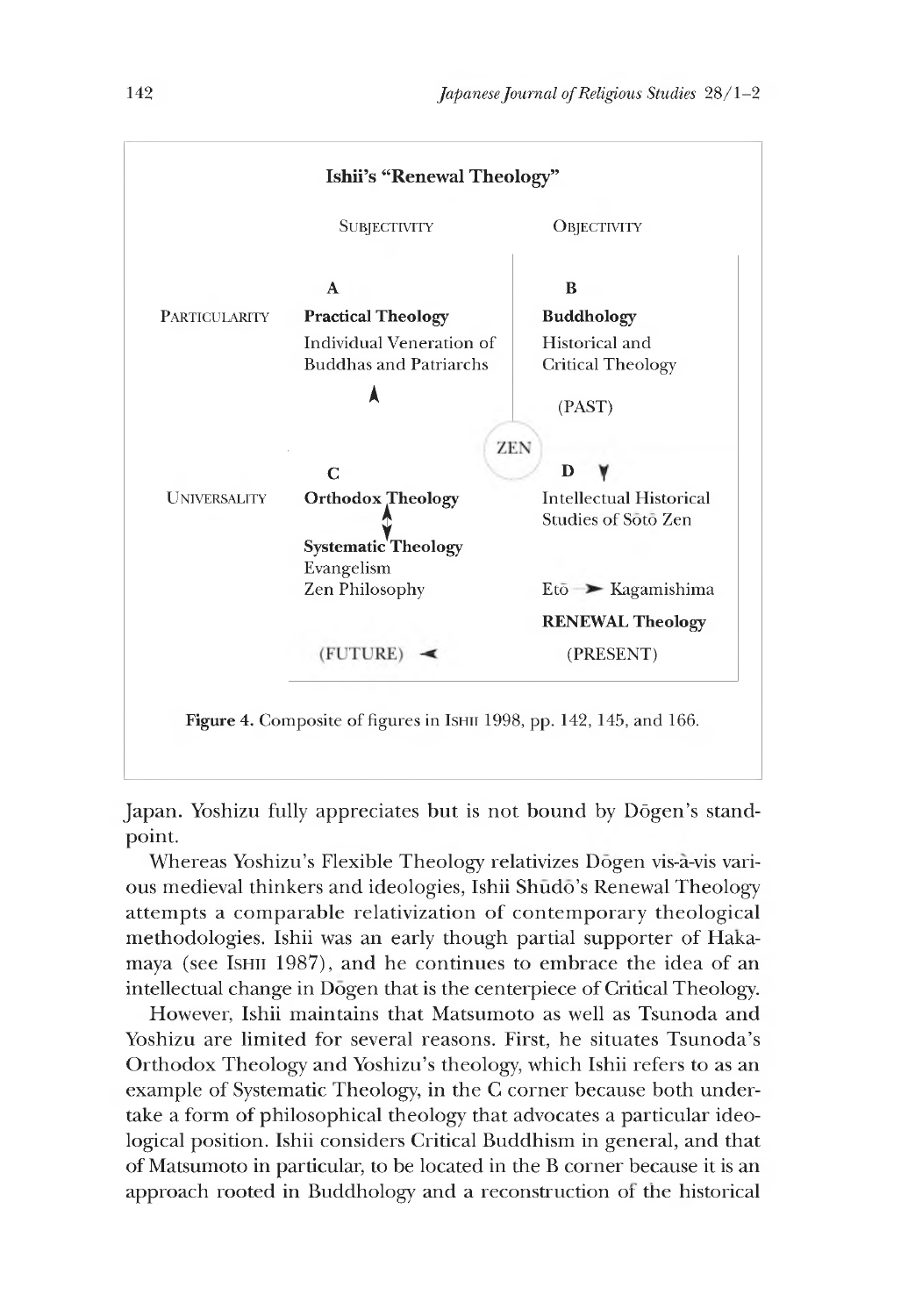

context of D6gen's thought, but he acknowledges that the positions of Matsumoto and Yoshizu could well be reversed. The textual scholarship of Kagamishima Genryū serves as the main model influencing Renewal Theology, which is continually regenerative and self-critical, by helping establish two main points overlooked by Matsumoto.

The first point refers to the extent of the multidimensional influences on Dogen stemming from various elements of Chinese Ch'an and Japanese Buddhism, as shown in Figure 5.

The second point involves a detailed analysis of what can be called, for want of a better term, the "late late Dōgen." Ishii stresses that the 12-SH cannot be seen in isolation from the other main work of Dōgen's later period, the *Eihei koroku* 永平広録, a collection of sermons mainly delivered at Eihei-ji. He examines how the style and content of Dōgen's *Eihei kōroku* was altered significantly in the post-change period, that is, the differences between the *Eihei koroku* sermons before and after the visit to Kamakura. By showing that the late, late period Dogen, as evidenced in his sermons, supported the view of karmic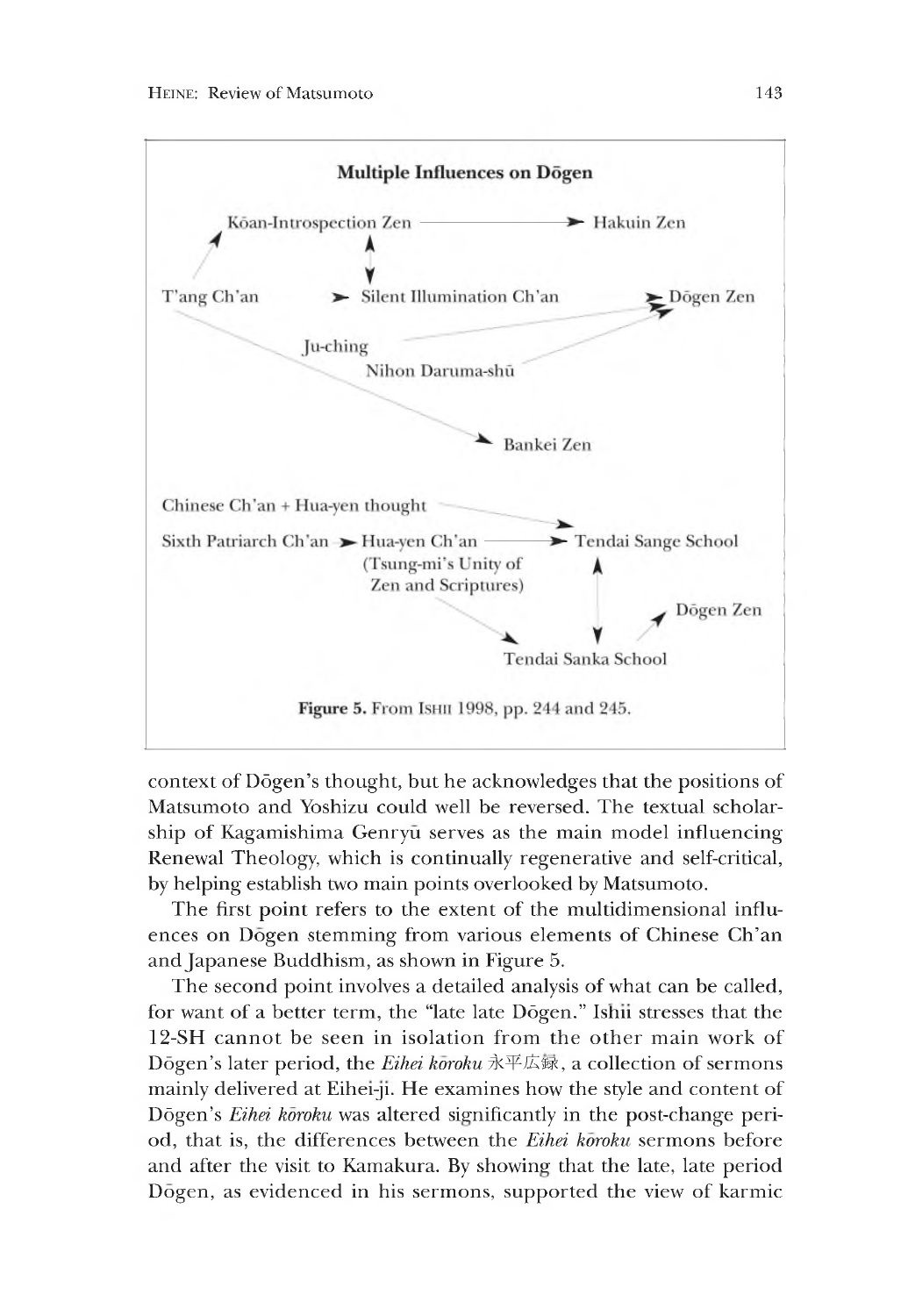causality also expressed in the 12-SH, Ishii actually provides much of the textual historical evidence that substantiates Matsumoto's claims about the extent of Dōgen's intellectual change (Ishii 1994).

In conclusion, let us reconsider the charge that Matsumoto is engaged in an idealization of Dogen. In the aftermath of "the storm," it appears that all four scholars involved in the Critical Theology debate, with the possible exception of Yoshizu, are implicated, and the debate itself seems to compound the problem. On the other hand, the debate makes clear that the real issue is not an idealization but an appropriation of Dogen from multiple perspectives. As Ishii shows, the legitimate aim of theology is to grasp the meaning and significance of its target by exploring the target from shifting methodological standpoints. In that sense, Ishii belongs with the others in the Systematic Theology corner, but at the same time each of these scholar/ theologians *(shugakusha* 宗学者), including Tsunoda, continues to rotate self-critically through the varying outlooks and outreaches of accessing *Dozen's* complete collection of sacred texts *(seiten no zenshu* 聖典の全集). In this way a hermeneutics of Buddhism becomes a Buddhist hermeneutics *(Bukkyd no kaishakugaku wa Bukkydteki na kaishaku*gaku ni naru 仏教の解釈学は仏教的な解釈学になる).

### REFERENCES

Bodiford, William C.

1996 Zen and the art of religious prejudice: Efforts to reform a tradition of social discrimination. *Japanese Journal of Religious Studies* 23:1-28'

DŌGEN 道元

1970 *Shōbōgenzō* 正法眼蔵, vol. 1. Nihon Shisō Taikei 12. Terada Tōru 寺田透 and Mizuno Yaoko 水野弥穂子,eds. Tokyo: Iwanami Shoten.

Gregory, Peter N.

1997 Is Critical Buddhism really critical? In HUBBARD and SWANSON 1997, pp. 286–97.

Hakamaya Noriaki 袴谷憲昭

- 1989 *Hongaku shiso hihan* 本覚思想批判. Tokyo: Daizo Shuppan.
- 1992 *Dogen to Bukkyd: Junikanbon Shobogenzo no Dogen* 道元と仏教— 十二卷本正法眼蔵の道元. Tokyo: Daizo Shuppan.

HEINE, Steven

1997 The Dogen canon: D6gen's *pre-Shobogenzo* writings and the question of change in his later works. *Japanese Journal of Religious Studies* 24: 39-85. '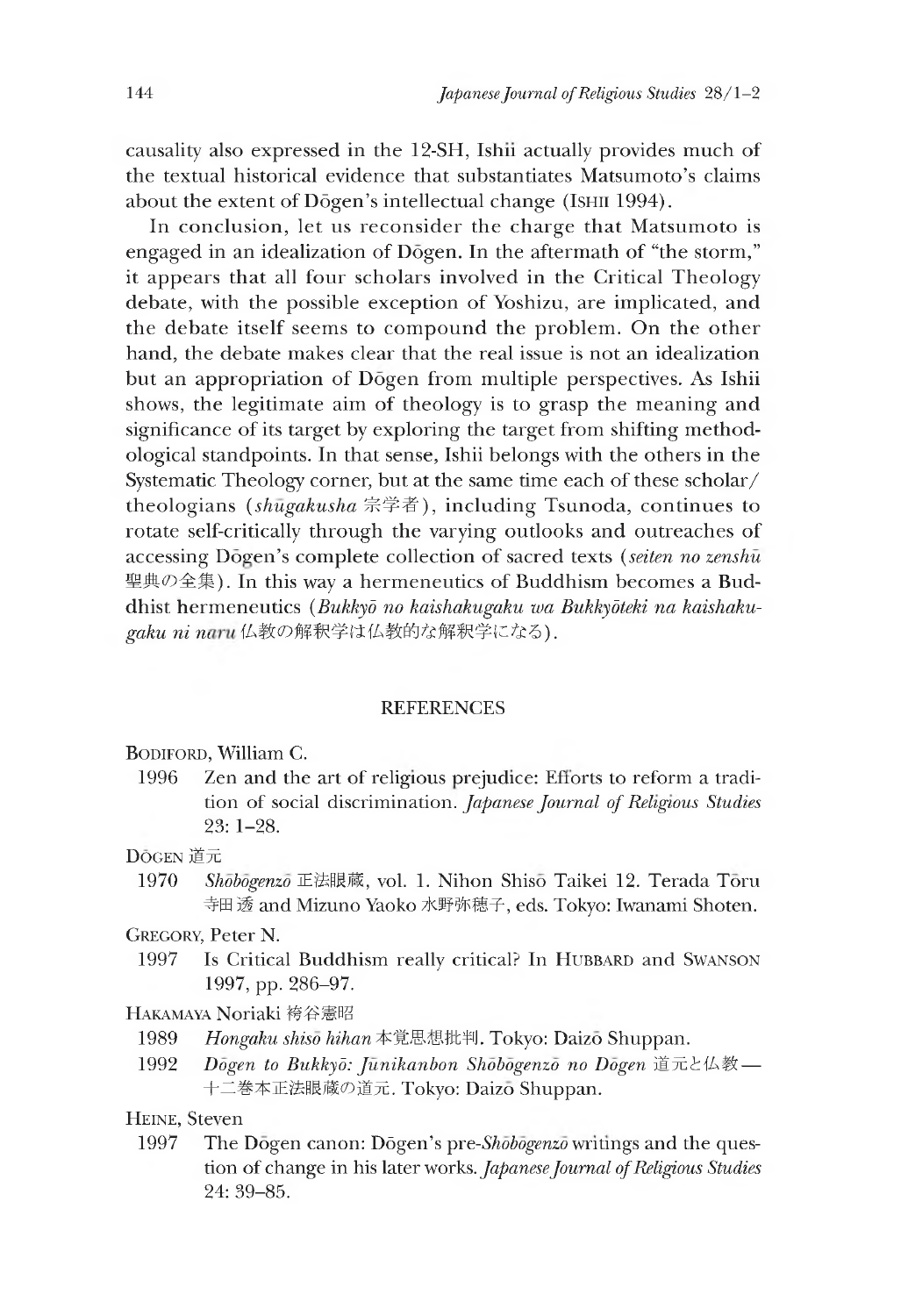1999 *Shifting Shape, Shaping Text: Philosophy and Folklore in the Fox Koan.* Honolulu: University of Hawai'i Press.

HUBBARD, Jamie

1997 Introduction. In HUBBARD and SWANSON 1997, pp. vii-xxii.

HUBBARD, Jamie and Paul L. SWANSON, eds.

- 1997 *Pruning the Bodhi Tree: The Storm Over Critical Buddhism.* Honolulu: University of Hawai'i Press.
- Ishii Shudo 石井修道
	- 1987 *Sodai zenshu-shi no kenkyu* 宋代禅宗史の研究. Tokyo: Daito Shuppan.
	- 1994 *Saikin no Dogen zenji kenkyu ni omou*最近の道元禅師研究に思う. Tokyo: Ishiken Soto-shu Seinenkai.
	- 1998 Shūgaku, Zenshūshi to "Shin shūgaku," 宗学, 禅宗史と新宗学 parts 1-3. *Shugaku to gendai* 2:119-304.
- Jackson, Roger
- 2000 Buddhist theology: Its historical context. In *Buddhist Theology: Critical Reflections by Contemporary Buddhist Scholars,* Roger Jackson and John Makransky, eds. pp. 1-13. Surrey: Curzon Press.
- MATSUMOTO Shiro 松本史朗
	- 1989 *Engi to kū: Nyoraizo shiso hihan* 縁起と空—如来蔵思想批判. Tokyo: Daizo Shuppan.
	- 1995 *Zen shiso no hihanteki kenkyu* 禅思想の批判的研究. Tokyo: Daizo Shuppan.
	- 1997 *Chibetto Bukkyō tetsugaku チベット仏教哲学. Tokyo: Daizō Shuppan.*
	- 2001 *Honen Shinran shiso ron* 法然親鸞思想論. Tokyo: Daizo Shuppan.
- O'LEARY, Joseph S.
	- 1998 The hermeneutics of Critical Buddhism. *The Eastern Buddhist* 38: 278-94.
- Stone, Jacqueline I.
	- 1999 Some reflections on critical Buddhism [Review article on Hubbard and Swanson 1997]. *Japanese Journal of Religious Studies* 26: 159-88.

TSUNODA Tairyū 角田康隆

- 1998 "Hihan shūgaku" hihan 「批判宗学」批判. Komazawa tanki daigaku *kenkyu kiyd* 26:133-44.
- 1999 Shugaku saiko 宗学再考*. Komazawa tanki daigaku kenkyu kiyd* 27: 73-102.

Yoshizu Yoshihide 吉津宜英

- 1998 *Yasashisa no Bukkyd* やさしさの仏教. Tokyo: Shunjusha.
- **2000a** Shūshi no gaku o megutte 宗旨の学をめぐって. Shūgaku to gendai 3: 1-32.